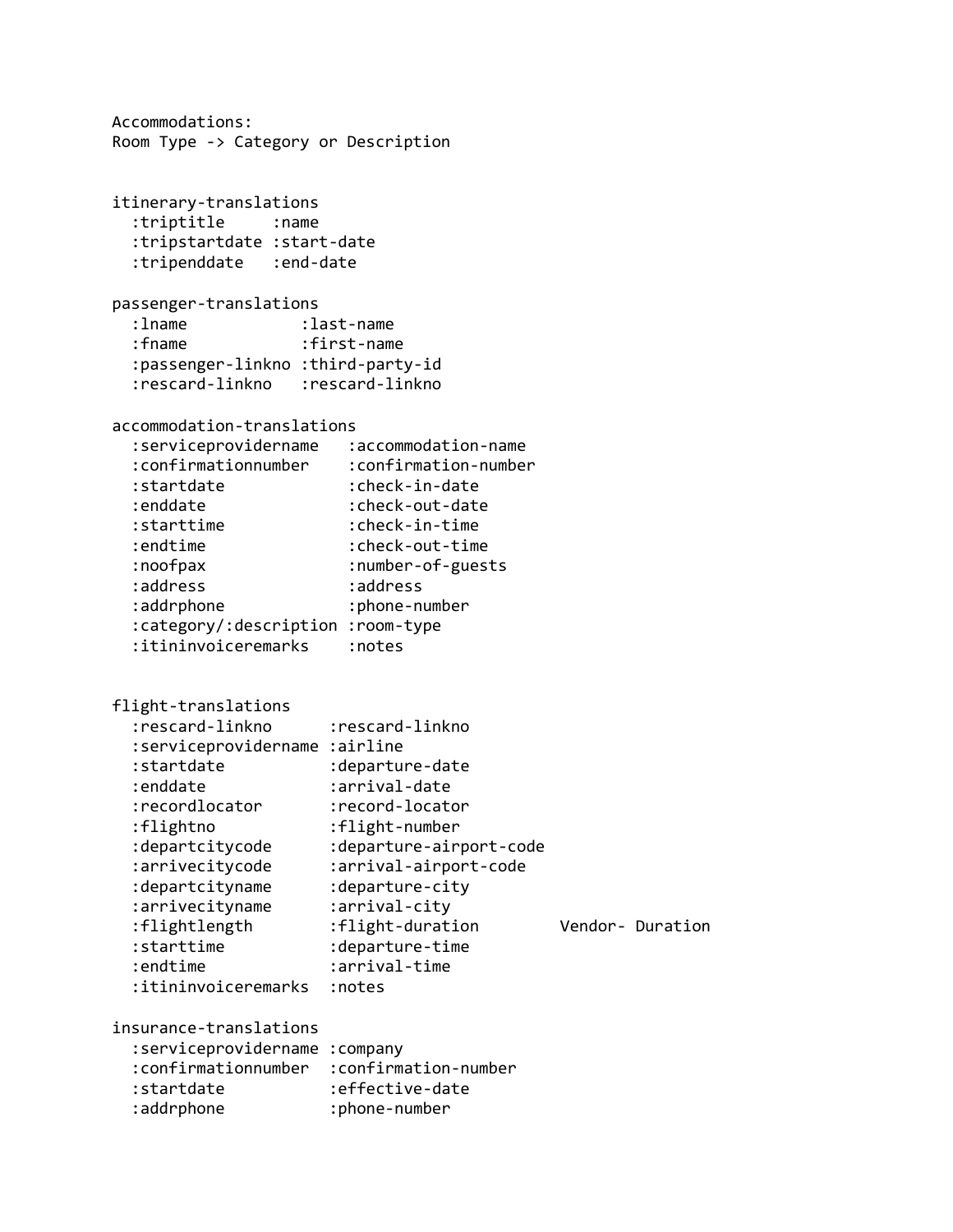| :description<br>:itininvoiceremarks                                                                                                                                                                                                                                             | :policy-type<br>:notes                                                                                                                                                                                                                                     |
|---------------------------------------------------------------------------------------------------------------------------------------------------------------------------------------------------------------------------------------------------------------------------------|------------------------------------------------------------------------------------------------------------------------------------------------------------------------------------------------------------------------------------------------------------|
| rail-translations<br>:flightno<br>:serviceprovidername<br>:startdate<br>:enddate<br>:starttime<br>:endtime<br>:departcityname<br>:arrivecityname<br>:seatnumber<br>:itininvoiceremarks                                                                                          | :confirmation-number<br>:service-provider<br>:start-date<br>:end-date<br>:departure-time<br>:arrival-time<br>:departure-location<br>:arrival-location<br>:seat-assignments<br>:notes                                                                       |
| transfer-translations<br>:rescard-linkno<br>:confirmationnumber<br>:serviceprovidername<br>: vendorname<br>:startdate<br>:enddate<br>:starttime<br>:endtime<br>:departcityname<br>:arrivecityname<br>:addrphone<br>:category<br>:itininvoiceremarks<br>:description<br>:address | :rescard-linkno<br>:confirmation-number<br>:service-provider<br>:service-provider<br>:start-date<br>:end-date<br>:departure-time<br>:arrival-time<br>:departure-location<br>:arrival-location<br>:phone-number<br>:vehicle<br>:notes<br>:notes<br>:address |
| rental-translations<br>:rescard-linkno<br>:confirmationnumber<br>:serviceprovidername<br>:startdate<br>:enddate<br>:starttime<br>:endtime<br>:departcityname<br>:arrivecityname<br>:addrphone<br>:category<br>:description<br>:address<br>:itininvoiceremarks                   | :rescard-linkno<br>:confirmation-number<br>:service-provider<br>:pick-up-date<br>:drop-off-date<br>:pick-up-time<br>:drop-off-time<br>:pick-up-location<br>:drop-off-location<br>:phone-number<br>:service-class<br>:vehicle<br>:address<br>:notes         |